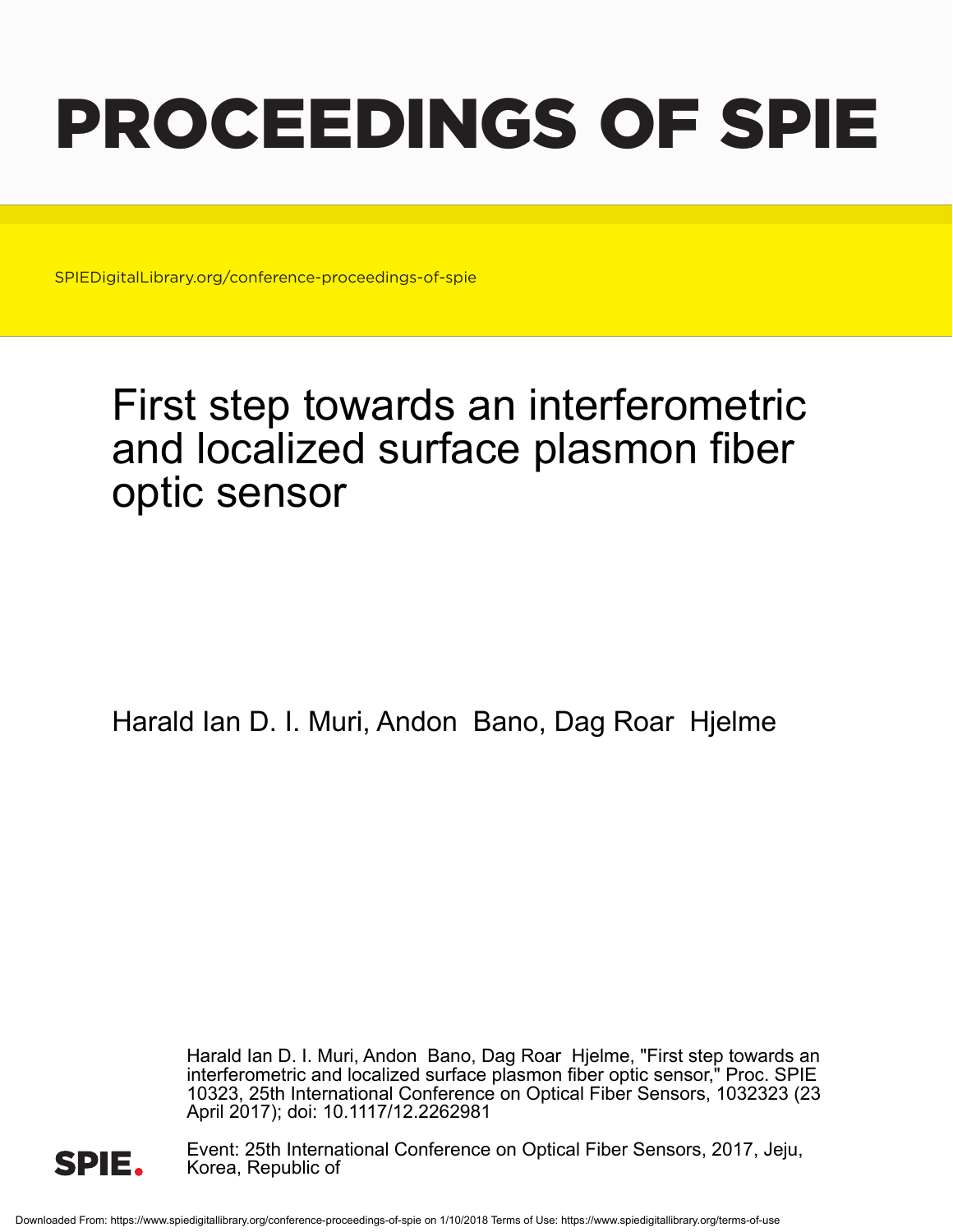### First step towards an interferometric and localized surface plasmon fiber optic sensor

Harald Ian D.I. Muri<sup>a</sup>, Andon Bano<sup>a</sup>, and Dag Roar Hjelme<sup>a</sup>

<sup>a</sup>Norwegian University of Science and Technology, Gunnerus gate 1, Trondheim, Norway

#### ABSTRACT

We present a first demonstration of a novel multi-parameter fiber optic (FO) sensor concept based on gold nanoparticles (GNP) embedded in a stimuli-responsive hydrogel material. A hemispherical hydrogel immobilized on the optical fiber end-face forms a low-finesse Fabry-Perot (FP) interferometer. The GNPs exhibit local surface plasmon resonance (LSPR) that is sensitive towards the refractive index of the surrounding environment, while the stimuli-responsive hydrogel is sensitive towards specific chemical compounds. We evaluate the quality of the interferometric and LSPR signal as a function GNP concentration and of hydrogel swelling degree stimulated by ethanol solutions. The GNPs shows to have little influence on the visibility of the FP etalon, while LSPR of GNP shows to be sensitive towards the surface refractive index rather than bulk refractive index. This demonstration shows that the sensor concept has the potential to be used in applications such as an intravenous two-parametric real-time sensor for medical purpose.

Keywords: Fiber optic sensors, smart hydrogel, hydrogel, LSPR, nanoplasmonics, multiparametric sensor

#### 1. INTRODUCTION

Multiplexed fiber optic sensors utilize often the attenuation of light, Fiber Bragg Gratings (FBG), or interferometric cavities to sense one single point with one parameter and another single point with another parameter. For medical applications, there is a great need for many sensing parameters in one single point only with other important features like small dimensions, label-free sensing, real-time monitoring and high sensitivity. Localized surface plasmon resonance (LSPR) that noble metal nanoparticles (NMNO) exhibit have shown to have promising optical properties for label-free sensing. Single point fiber optic (FO) LSPR based sensors proposed over the last decade applies often LSPR interacting with evanescent field around the fiber core or with the light at the fiber end-face.<sup>1,2</sup> In this paper, a combined interferometric and LSPR based FO sensor is proposed as a first step demonstration evaluating the quality of interferometric and LSPR attributes of gold nanoparticles (GNP) immobilized in an acrylamide hydrogel of the fiber end-face. The half-sphere of the hydrogel on the fiber end face represents a low-finesse Fabry-Perot (FP) etalon where the optical length is read out as a measure of the stimuli responsive hydrogel volume. Similar to previous work, free spectral range (FSR) or change in phase is read out of the reflected interferometric signal and subsequently the optical length.<sup>3</sup> The change in optical length is related to a change in physical length of the gel or simultaneously the change of refractive index of the gel. Since the reflection at gel-solution interface is low, multiple reflections can be neglected leading to FSR that is inverse proportional to optical length. The reflection from GNP immobilized in acrylamide have a spectrum representing LSPR with properties similar to a damped lorentzian. The LSPR peak position dependence on refractive index of medium  $(n_m)$  can be expressed by following solutions from Mie theory or Drude model.<sup>4</sup> From Mie theory scattering and extinction are dependent on light frequency,  $n<sub>m</sub>$ , size, shape, and material composition. For small range of  $n_m$  Drude model express the LSPR peak position with corresponding wavelength as a function of  $n_m$ . As LSPR depends on  $n_m$  label free sensing is possible by surface functionalizing the GNP with receptors that can selectively bind to specific biomolecules where a recombination of receptor-biomolecule is red shifting the LSPR peak position. However, in this paper, as a first step towards two parametric label free sensing, the LSPR

25th International Conference on Optical Fiber Sensors, edited by Youngjoo Chung, Wei Jin, Byoungho Lee, John Canning, Kentaro Nakamura, Libo Yuan, Proc. of SPIE Vol. 10323,

1032323 · © 2017 SPIE · CCC code: 0277-786X/17/\$18 · doi: 10.1117/12.2262981

Further author information: (Send correspondence to Harald Ian Muri)

Harald Ian Muri: E-mail: harald.muri@ntnu.no, Telephone: +4773412688

Dag Roar Hjelme: E-mail: dag.hjelme@iet.ntnu.no, Telephone: +4773559604

Andon Bano: E-mail: andonb@stud.ntnu.no, Telephone: +393209450050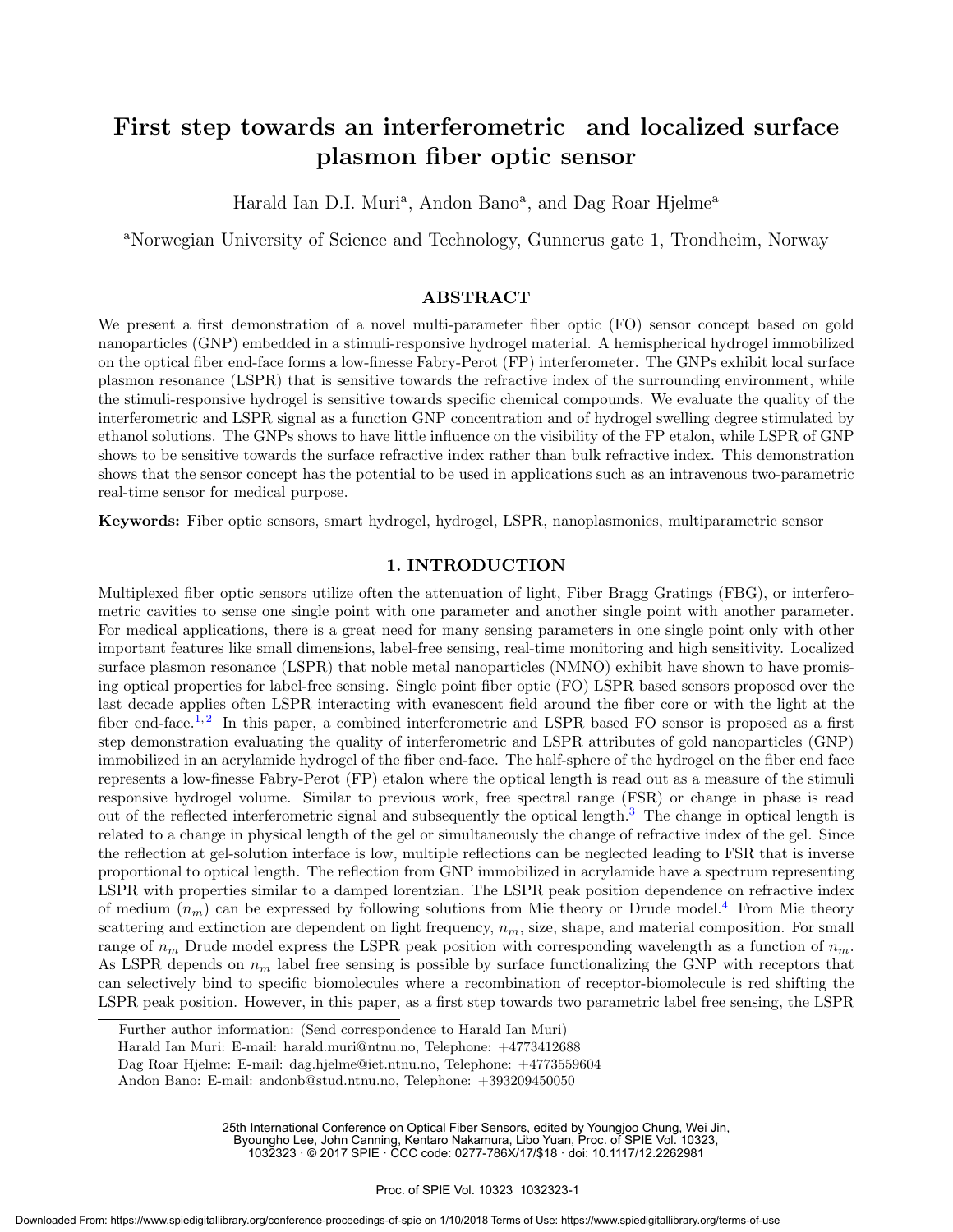peak position of GNP is evaluated as a function being immobilized in the acrylamide gel and as a function of the hydrogel swelling degree stimulated by ethanol solutions. The visibility of the interferometric signal is also evaluated as a function of GNP density inside the hydrogel that should introduce a loss factor (absorption, scattering, mode-mismatch) inside FP etalon. The fiber optic setup made in this paper can be combined with applications such as real-time monitoring of specific markers for critical ill patients under or after surgery.<sup>3</sup>

#### 2. MATERIALS AND METHODS

The fiber optic sensor have been fabricated as described from previous work.<sup>5</sup> In this paper 100nm citrate stabilized GNP (Absorption max: 600nm, Sigma Aldrich) with density of  $2 \cdot 10^{10}$  to  $17 \cdot 10^{10}$  particles/ml were used to make pregel solutions of 10 wt% acrylamide (AAM) and 2 mol% N,N-methylenebisacrylamide (BIS). Ethanol (VWR) and milliq water solutions were used to stimulate a change in volume of the hydrogel. The fiber optic (FO) instrument illustrated in Fig. 1 consist of following components; light source 1 (MBB1F1, 470- 850nm, Thorlabs), light source 2 (S5FC1005S, 1550nm, 50nm bandwidth, Thorlabs), 2x2 coupler multimode (MM) (50/50, FCMH2-FC, 400-1600nm, Thorlabs), 2x2 coupler single mode (SM) (50/50, 84075633, 1550nm, Bredengen), doubled cladded optical fiber (DCOF) 2x2 coupler (DC1300LEB, 400 - 1600 nm, 1250 - 1550 nm, Thorlabs), spectrometer 1 (QE65Pro, Ocean Optics), spectrometer 2 (NIRQuest-512-1.7, Ocean Optics), loose fiber-end terminated with index matching gel (G608N3, Thorlabs), sensor segment of  $\emptyset$ 125  $\mu$ m DCOF (DCF13, Thorlabs), program Spectrasuite (Ocean Optics). Optical fibers (OF) were connected using a Fitel Fusion Splicer (Furukawa Electric).



Figure 1: Set up of the fiber optic instrument based on reflection measurements

#### 3. RESULTS AND DISCUSSION

The measurements of the interferometric and LSPR signals were carried out by taking autocorrelation and polynomial fit of them, respectively. From figure 2a the FSR is determined by finding the position of the first peak of the autocorrelation function and its position that is non-zero. No fitting was used for the autocorrelation to find the peak and its position. It is possible to apply algorithms as described from previous work to obtain fast and accurate measurements from the same setup.<sup>3, 6</sup> The interferometric signal in figure  $2a$  shows to have a shape of a low-finesse FP etalon. The LSPR peak position and its width shown in figure 2b deviates from the original GNP-citrate solution where a LSPR peak at 600nm is observed. GNP in the acrylamide gel shows to have LSPR peak at 575nm. A broadening and blue shift of the LSPR peak and position, respectively, may be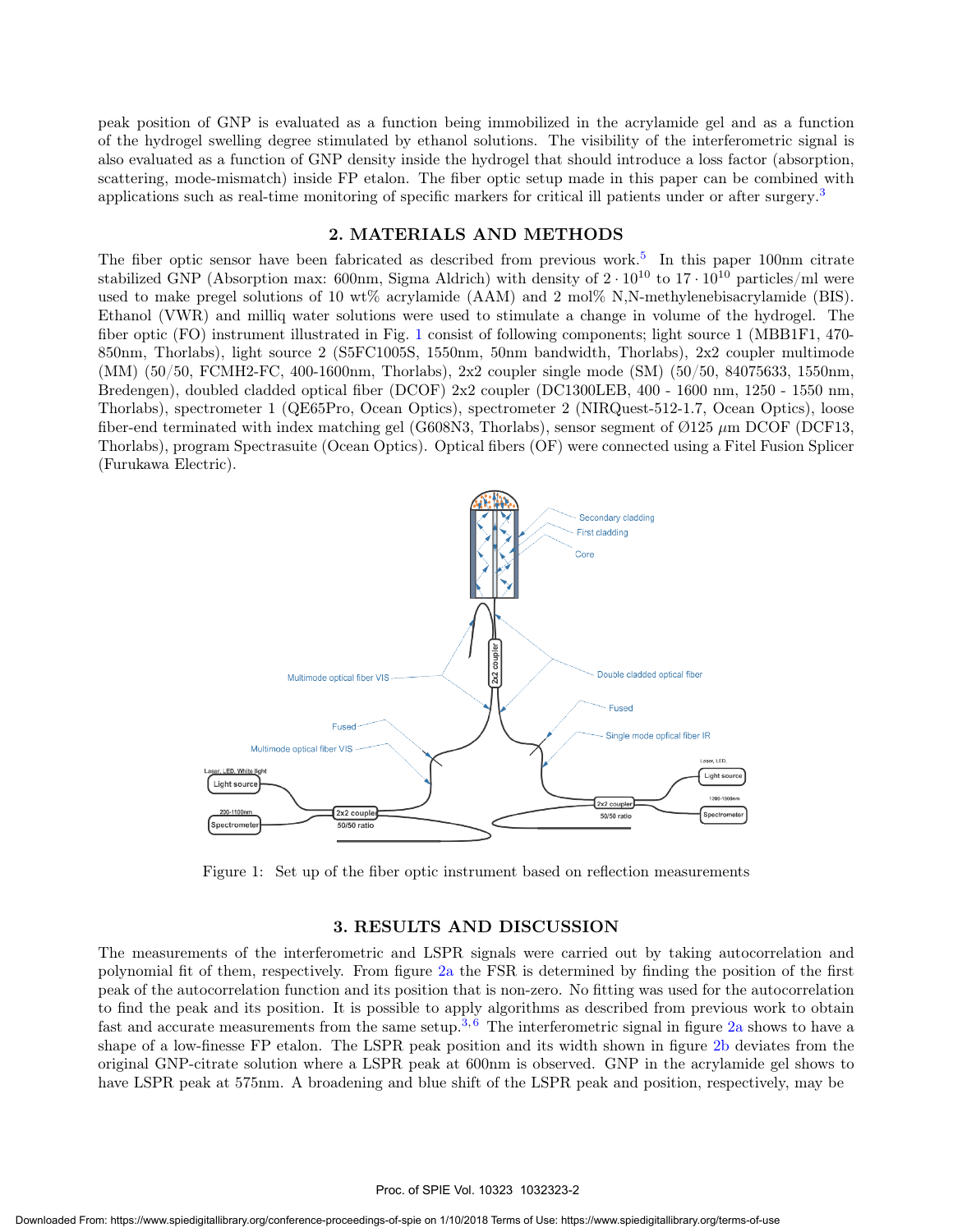

(a) IR reflection of hydrogel in 30% ethanol with its corresponding autocorrelation



(c) Visibility of interferometric signal as a function of GNP density



98 96 <sup>%</sup><br>Refletion 94<br>Reflexively 9290 500 Fit to 9th degree polynomial, 35% ethanol solution 550 600 Wavelength [nm] 650 700

(b) VIS reflection of hydrogel in 35% ethanol with its corresponding polynomial fitting



(d) Reflectivity of interferometric signal as a function of GNP density



(e) FSR as a function of hydrogel swelling degree in ethanol concentration

(f) LSPR as a function of hydrogel swelling degree in ethanol concentration

#### Figure 2: FSR and LSPR measurenemts of the reflected spectrum of hydrogel in ethanol solutions

due to a local refractive index surrounding the GNP in acrylamide hydrogel that is different from the refractive index of the original GNP-citrate solution. In figure 2c and 2d the visibility and reflectivity of the interferometric signal is characterized for an increasing density of GNP in the gel. Up to a GNP density of  $17 \cdot 10^{10}$  particles/ml the visibility is fluctuating between 0.15 and 0.25 while the reflectivity is decreasing after GNP density of  $14 \cdot 10^{10}$ particles/ml. The GNP in the hydrogel does not have significant effect on the visibility and reflectivity with respect to loss factor, which also mean it is still possible to increase the GNP density or changing their size or